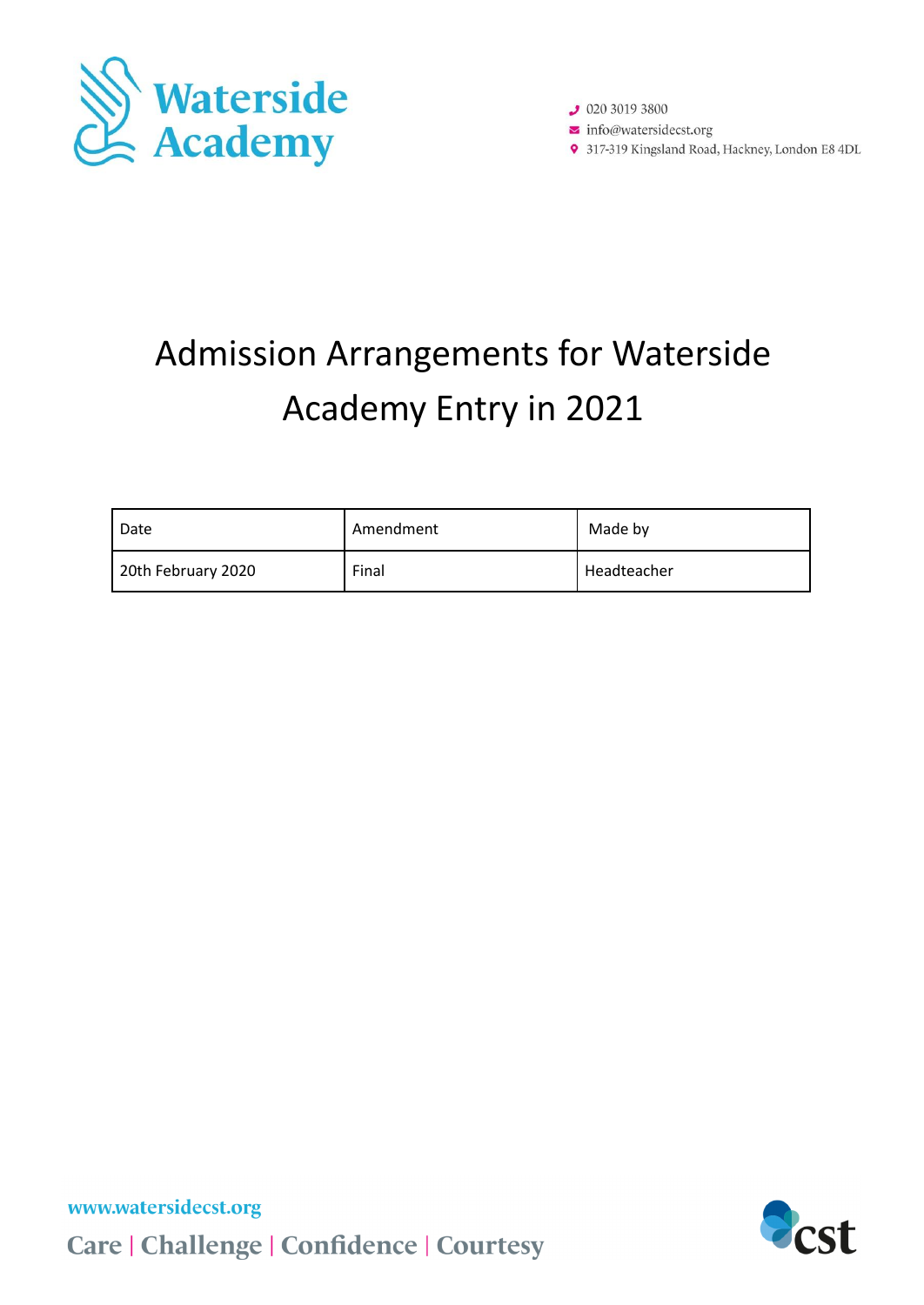

 $92030193800$ 

 $\triangleright$  info@watersidecst.org

9 317-319 Kingsland Road, Hackney, London E8 4DL

### **Table of Contents**

### **Definitions**

- 1. Introduction
- 2. Process for applications
- 3. Admission by band
- 4. Selection by musical aptitude
- 5. Oversubscription and Tie break Criteria
- 6. Deferral based on compulsory school age
- 7. Waiting Lists and In-year applications
- 8. Under Subscriptions
- 9. Appeals Process

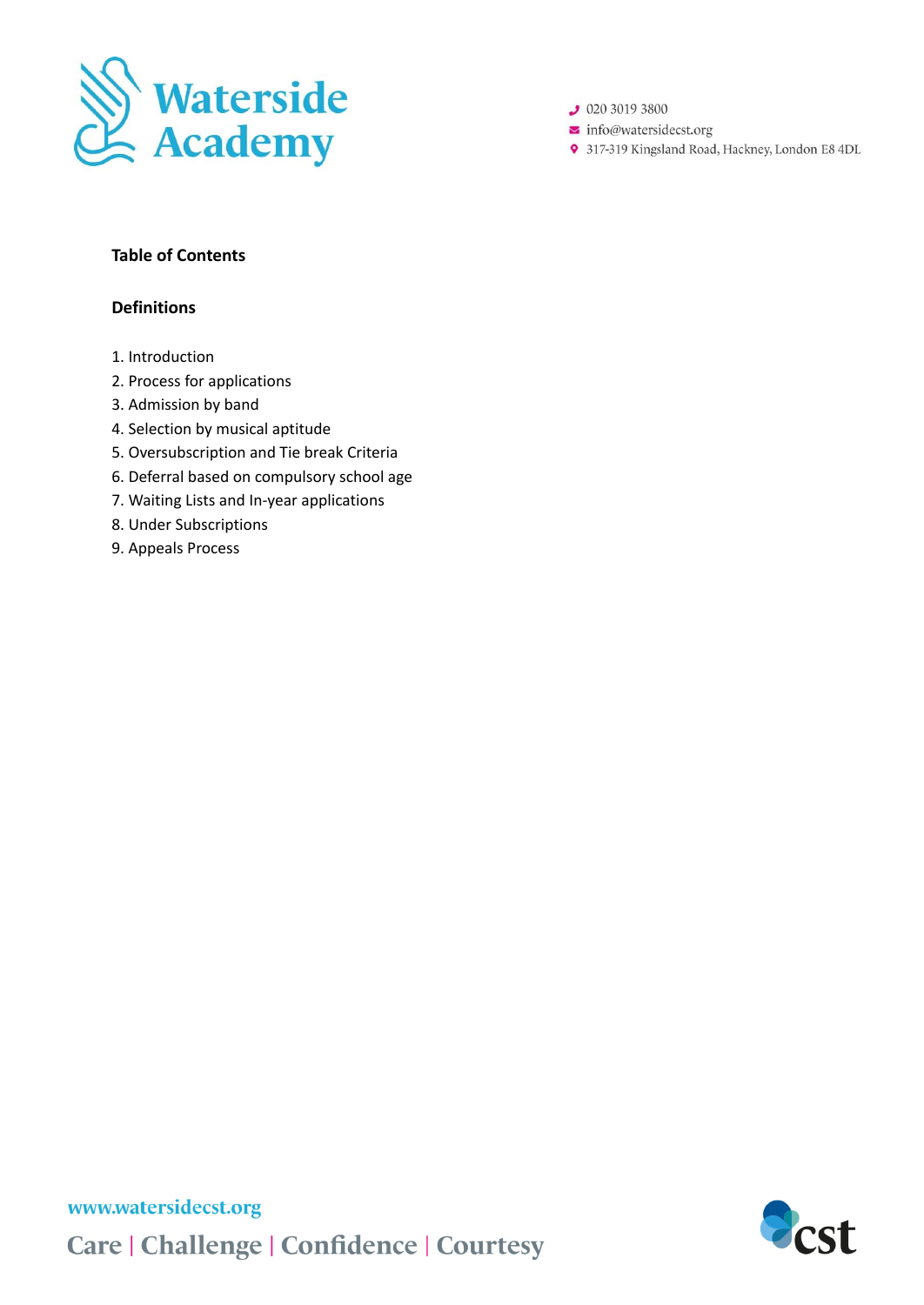

 $92030193800$  $\triangleright$  info@watersidecst.org

9 317-319 Kingsland Road, Hackney, London E8 4DL

#### **Definitions**

In this document the following words and expressions (unless the context requires otherwise) have the following meanings:

Waterside academy – Throughout this document the term 'WA' refers solely to waterside academy acting as its own admission authority.

Hackney Learning Trust –'Hackney Learning Trust' may also be referred to as 'The Learning Trust' or 'HLT' both names refer to the department within Hackney Council that co-ordinates admission to all secondary schools in Hackney as part of the pan-London agreement.

Siblings - Brothers and sisters living at the same address as the child for whom the application is being made. This includes half brothers and sisters, step brothers and sisters who live at the same address.

Geographic Information System - The Geographic Information System (GIS) refers to the computer software by which straight-line distance measurements are calculated from waterside academy's front gate to the to the mid-centrum point of the property footprint of the child's home. The address of this front gate is 317-319 Kingsland Road, Hackney E8 4DL.

CAT test – The Cognitive Abilities Test 3 produced by GL assessments comprising a verbal, non-verbal and quantitative aspect.

CAT score – The mean result attained by an individual pupil on the CAT test.

Band – The ability group into which an applicant is placed on the basis of their CAT score.

www.watersidecst.org **Care | Challenge | Confidence | Courtesy** 

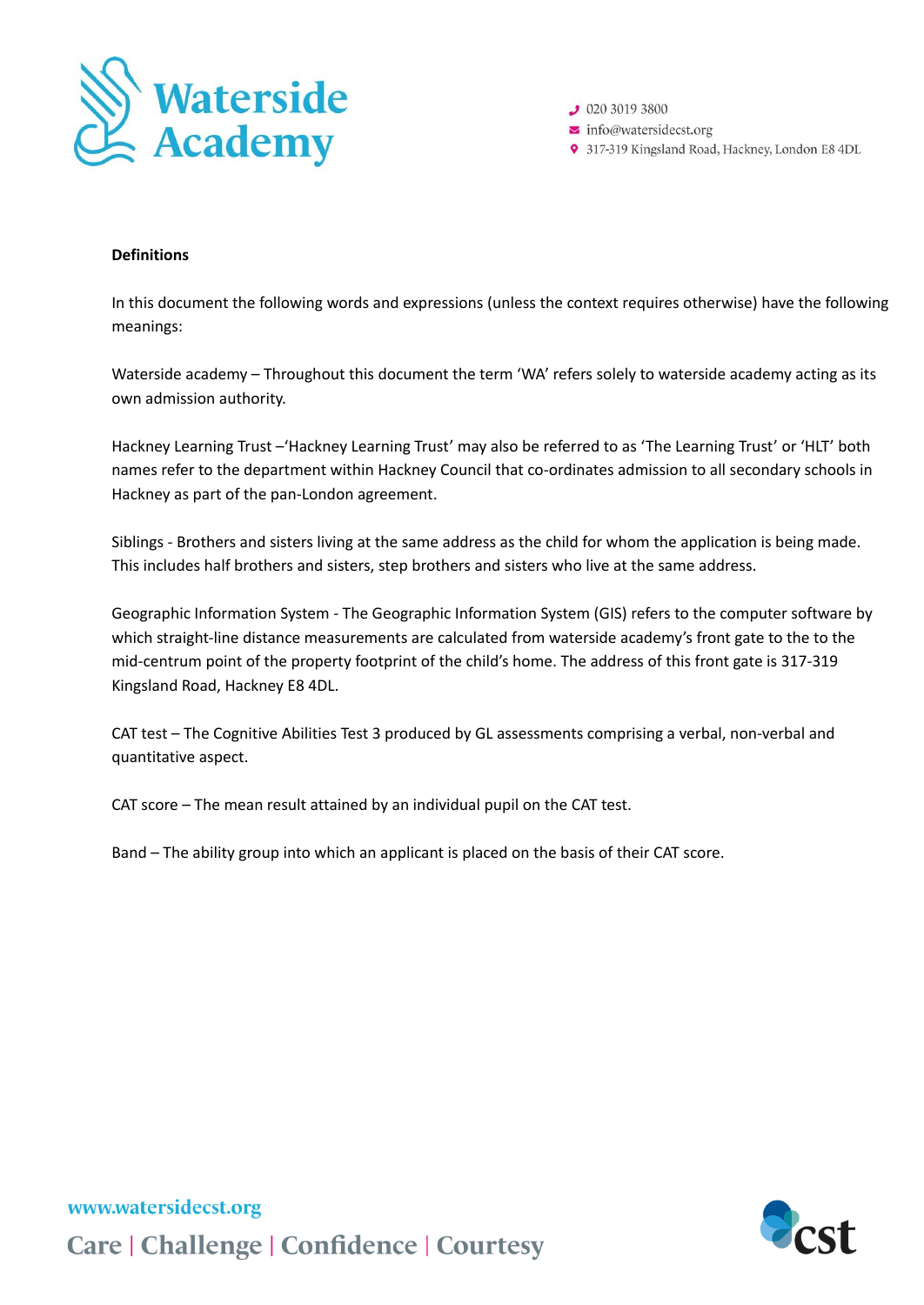

 $92030193800$ 

- $\triangleright$  info@watersidecst.org
- 9 317-319 Kingsland Road, Hackney, London E8 4DL

#### **1. Introduction**

WA is a state-funded, co-educational, mainstream school. The Published Admissions Number ("PAN") for WA in 2021/22 is 100 students in Year 7.

#### **How WA Admissions Policies support our Education Vision**

We have developed the admissions policies for WA in order to facilitate the delivery of our education vision. We believe this will be achieved as a result of the following factors:-

a) Our policy to select up to 10% of our students by musical aptitude reinforces WA' position as a centre of excellence in music and performance.

b) As a result of banded admissions there will be a relatively even spread of pupils with different levels of educational attainment and ability at the school.

c) Smaller class sizes in a smaller school will help to maintain a feeling of home from home and manage personal learning pathways.

Our admissions policy will comply with all elements of the Schools Admissions Code and admit children from the local area with a range of abilities and aptitudes.

#### **2. Process for applications - Admissions Process**

WA is part of the pan-London admissions process, coordinated by Hackney Learning Trust. Places at WA will be offered via the eAdmissions form. WA will appear in Hackney Secondary Schools Guide and its own marketing activities and prospectus. Timetable WA will take part in HLT's co-ordinated admissions scheme and will therefore use the following approximate timetable for its annual admissions process:

| Timetable as agreed with Hackney Learning Trust for 2021 intake |                                                                                                   |  |
|-----------------------------------------------------------------|---------------------------------------------------------------------------------------------------|--|
| Date                                                            | Event                                                                                             |  |
| 9 October 2020                                                  | Deadline to notify WA of desire to apply for Music Aptitude testing                               |  |
| 10 October 2020                                                 | WA sends letters to parents inviting the child to musical aptitude test                           |  |
| 14 October 2020                                                 | Music Aptitude Test Date First-round of admissions to WA close                                    |  |
| 31 October 2020                                                 | First-round of admissions to WA close Dates TBC Testing of students for<br>the purpose of banding |  |
| 1 March 2021                                                    | HLT sends offer letters to parents                                                                |  |

# www.watersidecst.org **Care | Challenge | Confidence | Courtesy**

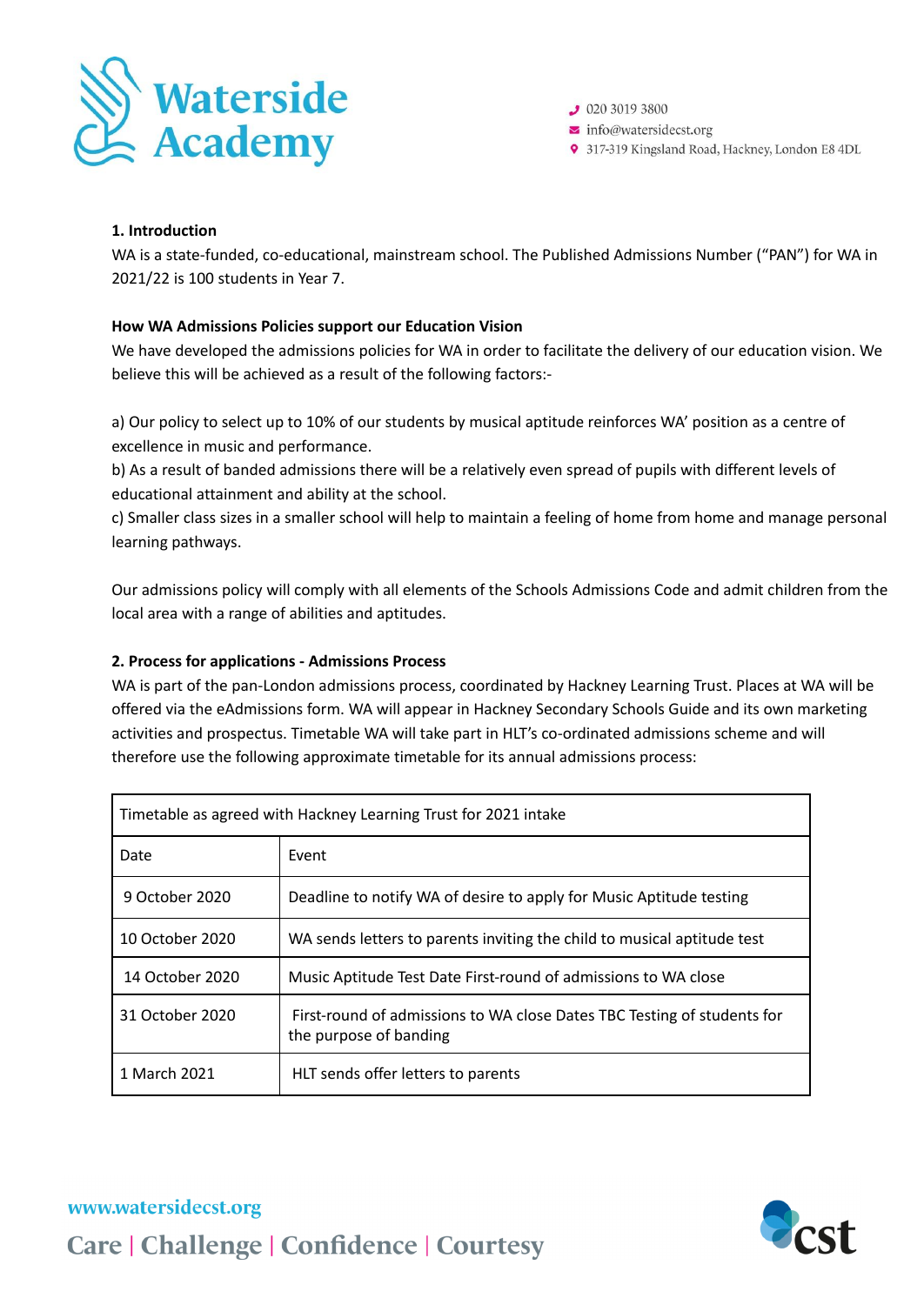

 $92030193800$ 

- $\triangleright$  info@watersidecst.org
- 9 317-319 Kingsland Road, Hackney, London E8 4DL

#### **3. Admission by band**

Our aim is to ensure that WA' intake of pupils includes an appropriate spread of children of different abilities. WA will apply the following banding policies:

1. Children with a statement of special educational needs or Educational Health & Care Plan that names WA will be admitted.

2. Children will be allocated into one of four groups depending on their performance in the CAT test.

3. Up to 10 children showing outstanding musical aptitude will then be selected into each band (under paragraph 4 below)

4. Any excess applications in each band will be dealt with in accordance with the oversubscription policies set out below.

5. In the event that there are fewer than 25% of applicants in any one band (i.e. 25 minus those places already allocated to SEN and music specialist students), applicants will be chosen from the bands above and below in equal measure where this is possible.

#### **4. Selection by musical aptitude**

WA will select up to 10% of its Year 7 intake on the basis of musical aptitude. In October, WA will run sessions to assess those children who have applied for consideration as musically talented pupils. Parents must notify the school of their intention to apply under this criteria via email to studentservices@hackneynewschool.org before 7 October. All applicants will be examined by 12 October at WA. Children selected for outstanding musical aptitude will be selected regardless of CAT results i.e. there is no restriction on the number of these children in any one band.

#### **5. Oversubscription and Tie break Criteria**

The following pupils will be admitted to the school:

1. Pupils with a statement of special educational needs or Educational Health & Care Plan that names WA;

2. Pupils who have shown musical aptitude to the level required under the test (i.e. regardless of the band they are in based on their CAT test).

Any remaining pupils will be allocated within each band as follows:

1. Looked after children and children who were previously looked after but immediately after being looked after became subject to adoption, a child arrangements order, or special guardianship order.

2. Children of the founding members of the WA trust (which will not apply before 2020 and in total will not make up more than 1% of the full school cohort).

3. Children with a social or medical need. In order to be considered under this criterion applicants must produce a supporting report from either a Senior Social Worker or medical practitioner setting out why WA is the only appropriate school for this student.

4. Siblings of children at waterside academy.

5. Siblings of children at Hackney New Primary School.

## www.watersidecst.org

**Care | Challenge | Confidence | Courtesy**